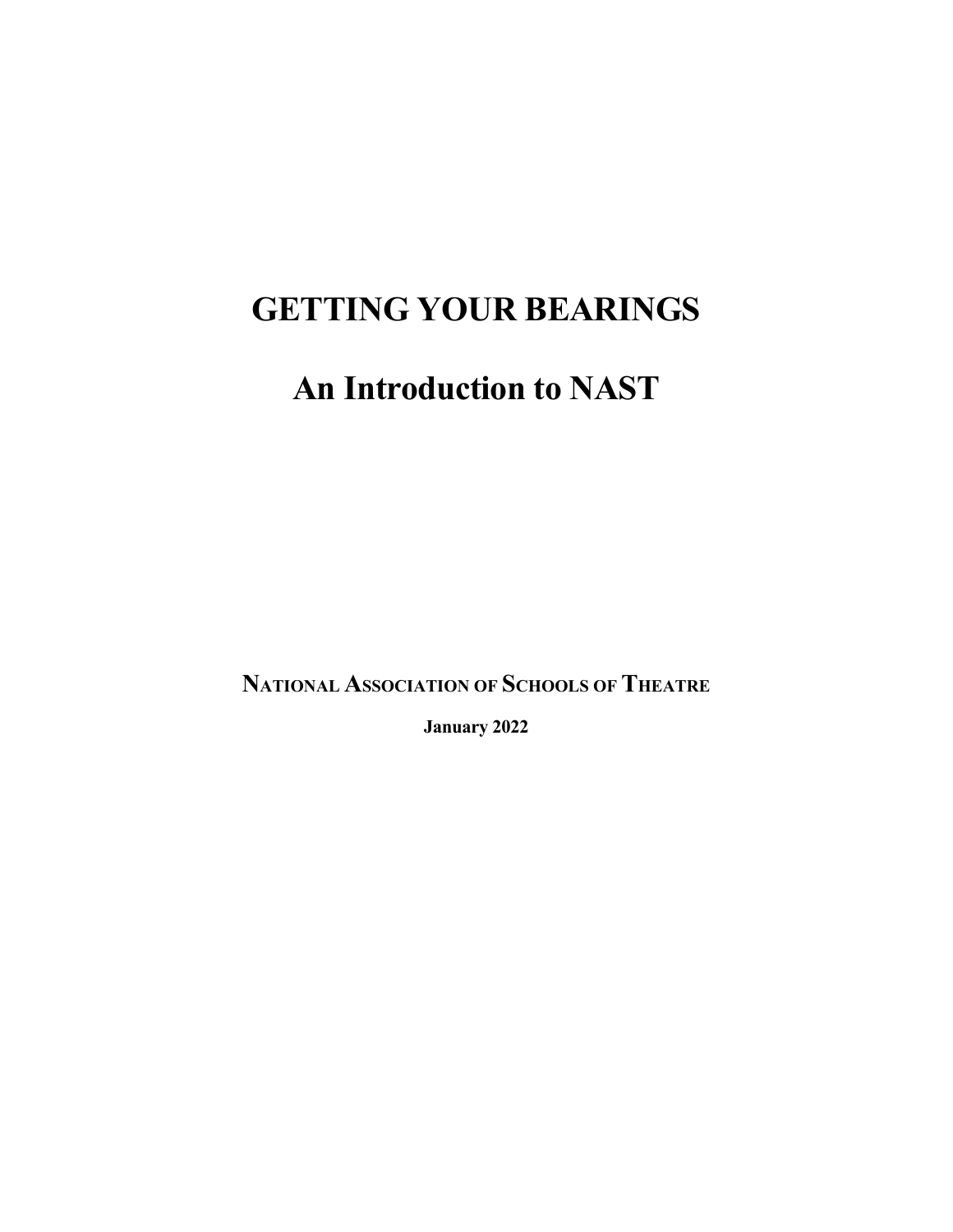# **National Office**

# **NATIONAL ASSOCIATION OF SCHOOLS OF THEATRE**

11250 Roger Bacon Drive, Suite 21 Reston, Virginia 20190-5248

> Telephone: 703-437-0700 Fax: 703-437-6312

E-mail: *info@arts-accredit.org* or use staff directory

Website: *http://nast.arts-accredit.org*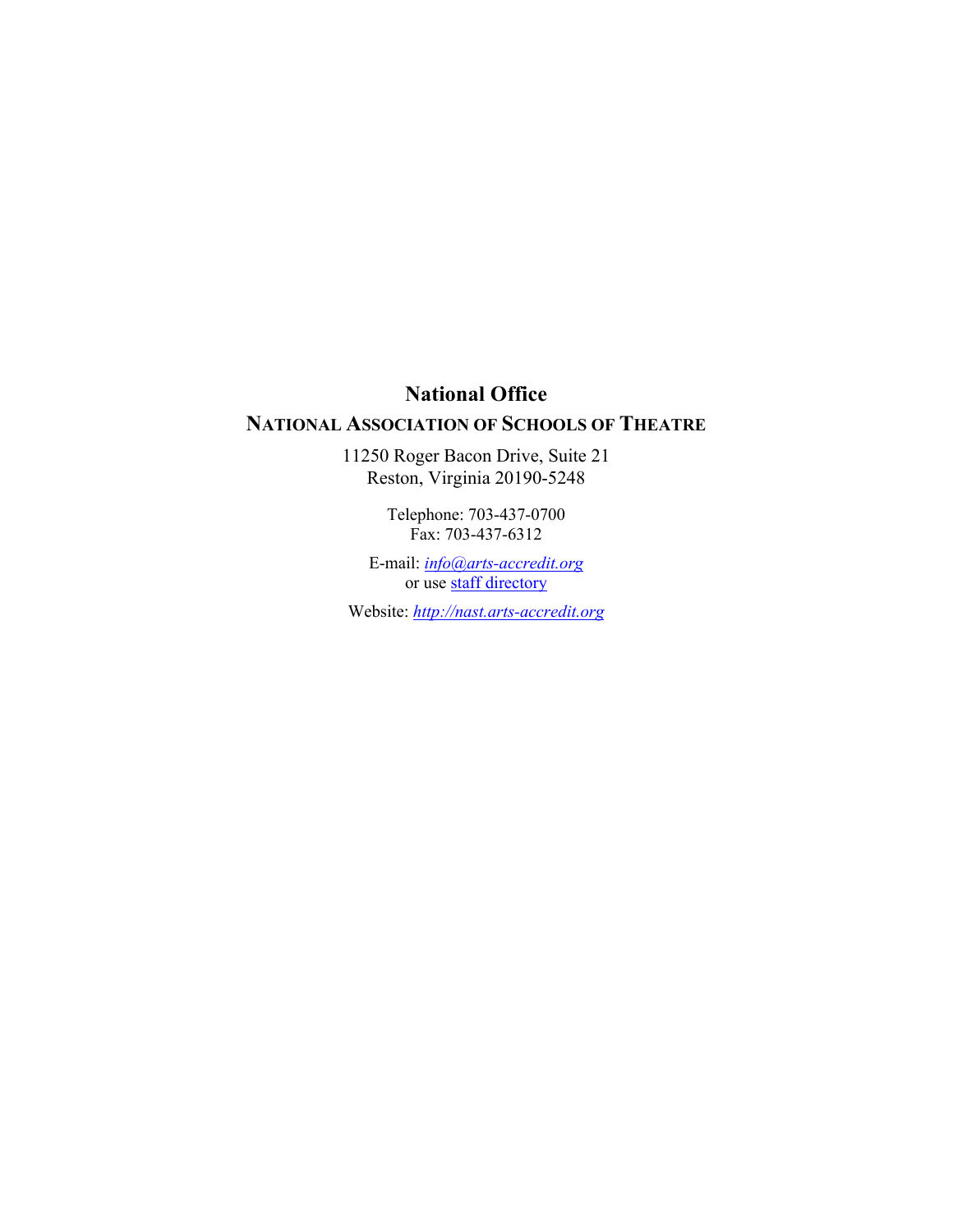# **GETTING YOUR BEARINGS An Introduction to NAST**

#### **WELCOME**

NAST welcomes you, your expertise, and your interests to its work of supporting theatre study and the people engaged in it. NAST was founded in 1965. Since then, it has developed into an extensive effort involving **191** institutions. By way of introduction, this document provides information about three topics: NAST's objectives, its organizational structure, and its basic services.

#### **OBJECTIVES**

The National Association of Schools of Theatre is established to develop a closer relationship among schools and programs of theatre for the purpose of examining and improving practices and professional standards in theatre education and training. The specific objectives are as follows:

- 1. To establish a national forum to stimulate the understanding and acceptance of the educational disciplines inherent in the creative arts in higher education in the United States.
- 2. To establish threshold standards centered on the knowledge and skills necessary to develop academic and professional competence at various program levels.
- 3. To foster the development of instruction of the highest quality while simultaneously encouraging varied and experimental approaches to the teaching of theatre.
- 4. To evaluate, through the process of voluntary accreditation, schools of theatre and programs of theatre instruction in terms of their quality and the results they achieve, as judged by experienced examiners.
- 5. To assure students and parents that accredited institutions offering theatre programs provide competent teachers, adequate physical plant and equipment, and sound curricula, and are capable of attaining their stated objectives.
- 6. To counsel and assist institutions in developing their programs and to encourage self-evaluation and continuing studies toward improvement.
- 7. To invite and encourage the cooperation of professional theatre groups and individuals of reputation in the field of theatre in the formulation of appropriate curricula and standards.
- 8. To maintain a national voice to be heard in matters pertaining to theatre, particularly as they would affect member institutions and their stated objectives.

NAST builds its day-to-day work around four basic program areas that support its mission.

At the core of NAST's activities is **accreditation**. Currently, approximately **191** institutions in **41** states and the District of Columbia are accredited by NAST.

NAST accredits an institution when it demonstrates compliance with standards and guidelines related to the quality of the programs of study it offers, when its activities match published descriptions, and when it follows its own stated procedures.

NAST's accreditation procedures involve orientation and training sessions, institutional self-study, on-site evaluation, and review by the Commission on Accreditation.

Regarding the **professional development** of theatre executives, NAST has a triple focus. NAST assists executives to address key education and training issues in the development of theatre professionals; the broader philosophical issues surrounding theatre and theatre study; and the daily management issues faced by executives working in schools of theatre.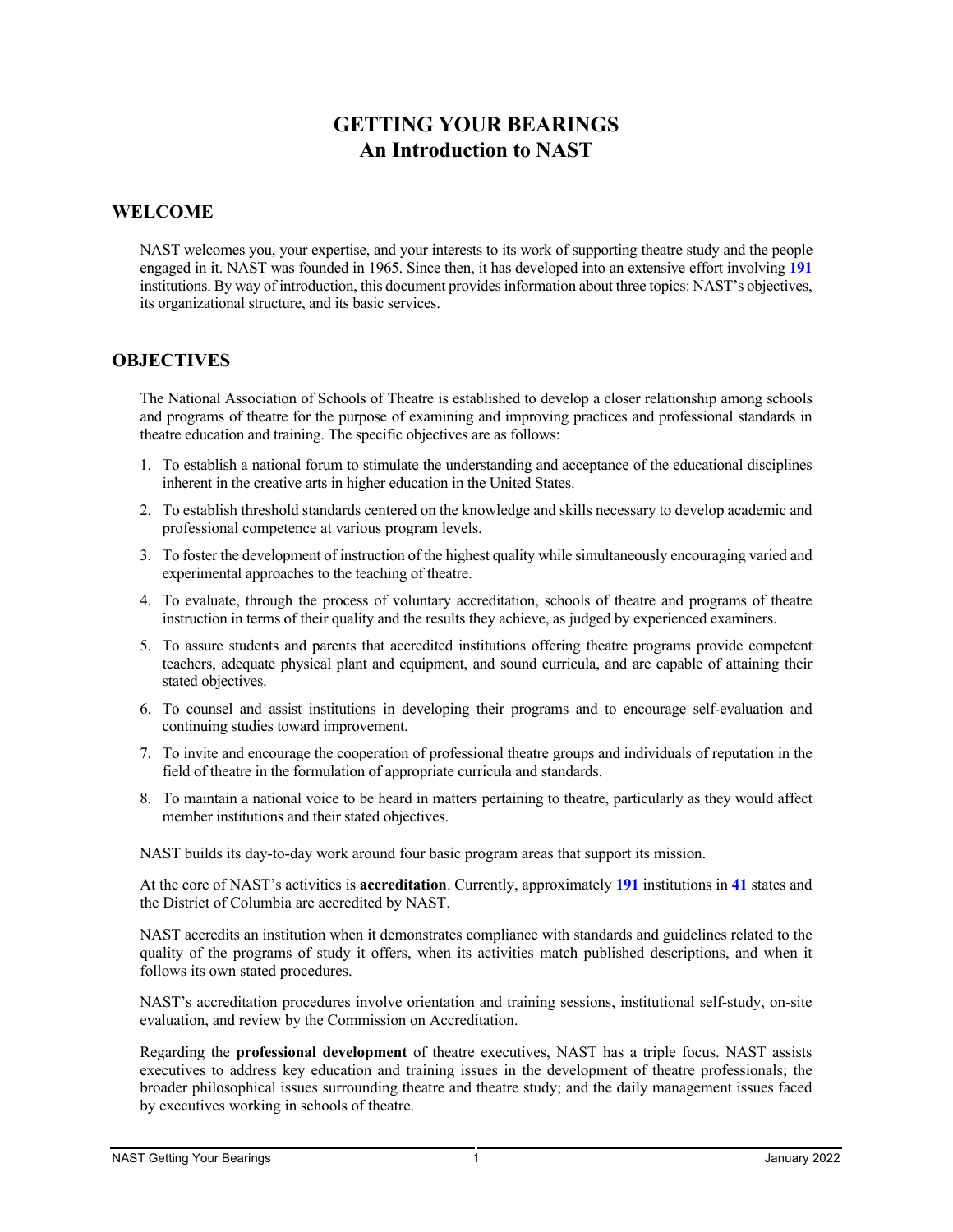NAST's third major program area is **institutional research**. NAST compiles data, interprets it, then publishes and disseminates it to member and non-member institutions and the public. Dissemination happens in three ways: through (1) the NAST Annual Meeting; (2) NAST publications and projects, and (3) the annual reports of member institutions, and NAST's participation in the Higher Education Arts Data Services (HEADS) system.

In the area of **policy**, NAST works primarily in an analytical mode. Theatre study in free-standing schools of theatre, colleges, and universities is connected to a web of broader questions—free expression in a democracy, education funding, academic politics, arts policy, and many others. NAST helps its members to navigate these issues by making the link between analysis and local action. NAST policy reports often work their way into legislative testimony, reports of governmental task forces, the priorities of philanthropic boards, and the ongoing work of other arts and educational organizations. The primary purpose, however, is to help members think through issues deeply on the way to institutional decisions.

## **ORGANIZATIONAL FUNCTIONS**

To understand how NAST accomplishes its mission and gets its work done, it is helpful to understand the organization's operational functions.

There are five basic functions. The first two are legislative; the next two, judicial; and the last, administrative.

All **policies and programs** of NAST, as well as the standards and guidelines for accreditation, are the work of the membership and the Board of Directors. Members of the Board are elected by the membership. Two public members appointed by the President, along with the Executive Director, *ex officio* and non-voting, complete the roster of the Board.

**Nominations and elections** are the responsibility of the Committee on Nominations, which consults with the membership as a whole and prepares a slate of officers for each Annual Meeting. Each year, two Committee members are elected by the membership as a whole, and two members plus the Chair are appointed by the Board.

The **accreditation of institutions** is the responsibility of the Commission on Accreditation. All Commission members, including the Chair, are elected by the membership as a whole. The Commission also has two voting public members, who are appointed by the President of NAST with the advice of the Board of Directors.

**Ethics reviews** are the responsibility of the Committee on Ethics, which considers any case properly brought before it under NAST's review procedures. The Chair of the Committee on Ethics is elected by the membership as a whole, and its two members are appointed by the Board.

The President has an **oversight** role, ensuring that the work of NAST follows the published policies, procedures, and protocols. The President also makes **appointments** and consults regularly with the Executive Director.

The **day-to-day business** of the Association is conducted from the National Office in Reston, Virginia, by the Executive Director, who is selected by the Board of Directors. The Executive Director hires all other fulltime staff members.

The National Office staff carries out a broad range of functions including administrative management of the accreditation process, financial management of the organization, meeting planning, and record-keeping. The staff also carries out projects, and maintains extensive telephone, electronic, and written correspondence with members, the public, and other agencies.

# **MANAGEMENT PRINCIPLES**

NAST is guided by a set of basic and well-tested management principles.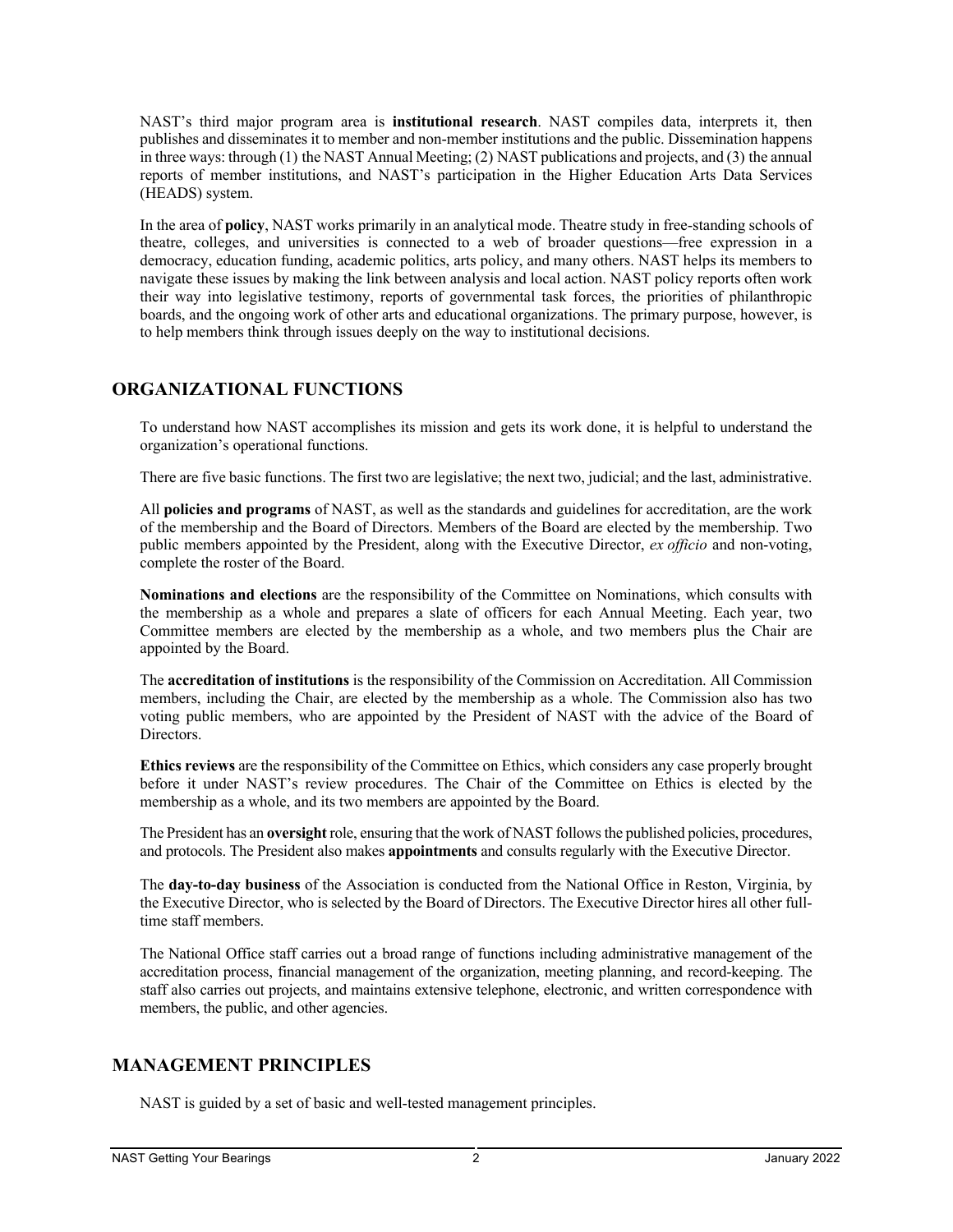The first is **autonomy**, which means that NAST is legally and organizationally independent.

At the same time, however, NAST strives to maintain **collegial and collaborative relationships** with other bodies and associations in the arts, education, and accreditation.

NAST's management philosophy is the same one that holds the United States together: the idea of **separation of powers within a democracy**. That means making a clear distinction between policy and operations so as to avoid conflicts of interest.

To put it in the simplest terms:

- The legislative and policy functions are the responsibility of NAST accredited institutional members and the Board they elect to represent them.
- The administrative functions are primarily the responsibility of staff. In the accrediting arena, the work of NAST evaluators is facilitated and managed according to Association protocols by the National Office staff.
- The judicial function is carried out by Commission on Accreditation and the Committee on Ethics.

In summary, those making accreditation decisions base their judgments on policies and standards decided by the membership; the staff carries out the policies of the Association, but does not evaluate institutions or programs.

NAST also focuses on its **service orientation** as an organization that meets the needs of its members. Typical of NAST's services are its publications programs and consultation with institutions preparing for accreditation visits.

Always, however, NAST's programs and organizational efforts are focused through the lens of its mission, which places **advancing the cause of theatre** at the top of the agenda. NAST strives to temper its efforts with a sense of humor that says: "We take our work more seriously than we take ourselves."

## **NATIONAL OFFICE**

For most with inquiries, the first points of contact and chief sources of information are the NAST website and the National Office staff.

The NAST National Office is open 9:00 a.m. to 5:00 p.m. weekdays, closed on major holidays and during the period between Christmas and the New Year.

The staff also manages the affairs of several other national arts and education organizations with missions similar to NAST's:

- The National Association of Schools of Art and Design,
- The National Association of Schools of Dance, and
- The National Association of Schools of Music, as well as
- The Council of Arts Accrediting Associations,
- The Accrediting Commission for Community and Precollegiate Arts Schools, and
- The Higher Education Arts Data Services system.

Each staff member serves the same function for each organization.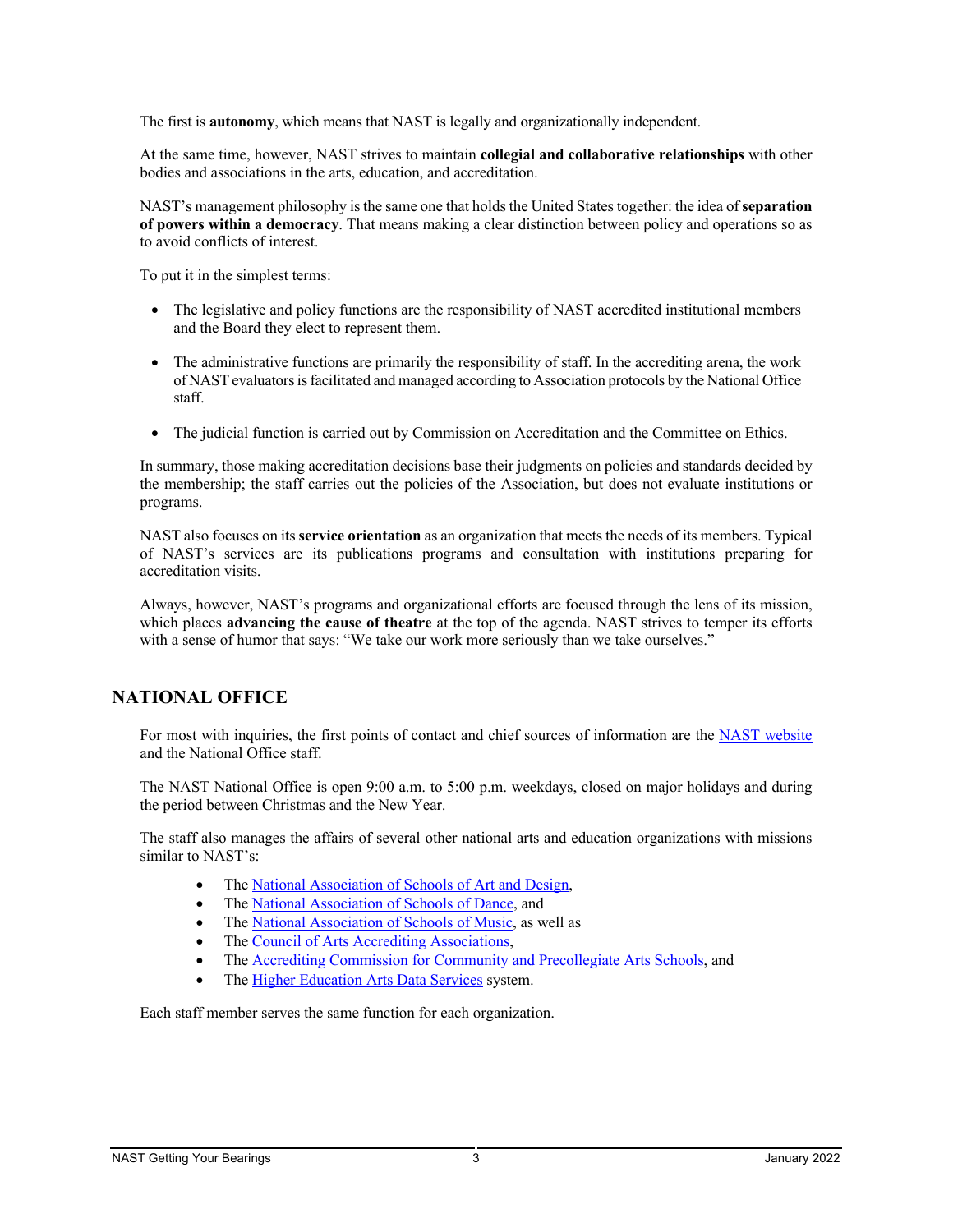#### **FINANCES**

NAST operates on a balanced budget. In order to remain independent and to avoid competing with member institutions, NAST does not normally seek outside funding for its activities; it simply lives within its means.

#### **ACCREDITATION PROCESS**

Although successful completion of the accreditation process is necessary for gaining membership in NAST, the Association has always viewed the process as **more of a helpful process than as a test**.

Accreditation is a useful way for institutions to:

- Plan for the future;
- Judge themselves against national standards and their own aspirations;
- Take stock of their achievements and needs;
- Gain evaluative assistance from peer experts.

Since a thorough review of the accreditation process is presented during the Self-Study workshop at each Annual Meeting, only the highlights are provided here.

Every newly accredited institution must review its program on a five-year cycle. All others are reviewed every ten years. These reviews always include a full self-study, an on-site evaluation by a team of at least two evaluators, and a review by the Commission. The institutional self-study is the centerpiece of the accreditation process. If new programmatic offerings are adopted between reviews, an institution must submit the offerings for review and approval prior to implementation. Circumstances may determine that an on-site visit is necessary.

NAST encourages those seeking and renewing accreditation to make extensive use of three fundamental resources available on the NAST website:

- The *Handbook* contains the accreditation Standards and the Rules of Practice and Procedure;
- The *Procedures* contain the procedures institutions must follow, the Self-Study formats, and the procedures for on-site visits; and
- The *Policies and Procedures for Reviews of New Curricula* are to be used when adding, changing, and/or modifying curricula.

These resources are only the beginning. There are additional ways to find out about how the accreditation process works:

- Sessions providing a thorough overview of procedures and self-study are held during each Annual Meeting.
- You can visit the Association's website at http://nast-accredit.org, or contact the National Office staff by phone at 703-437-0700 or by e-mail at  $\frac{info(@arts-accredit.org)}{info(@arts-accredit.org)}$ .
- You can obtain a list of names of individuals who might serve as an on-site consultant. Of course, you don't have to be seeking accreditation to host a consultant. Consultants will be glad to assist you in solving specific institutional problems. Although NAST can provide a list of consultants, NAST does not guarantee that hosting a consultant will ensure Commission approval. Consultants are not hired by NAST, but by institutions.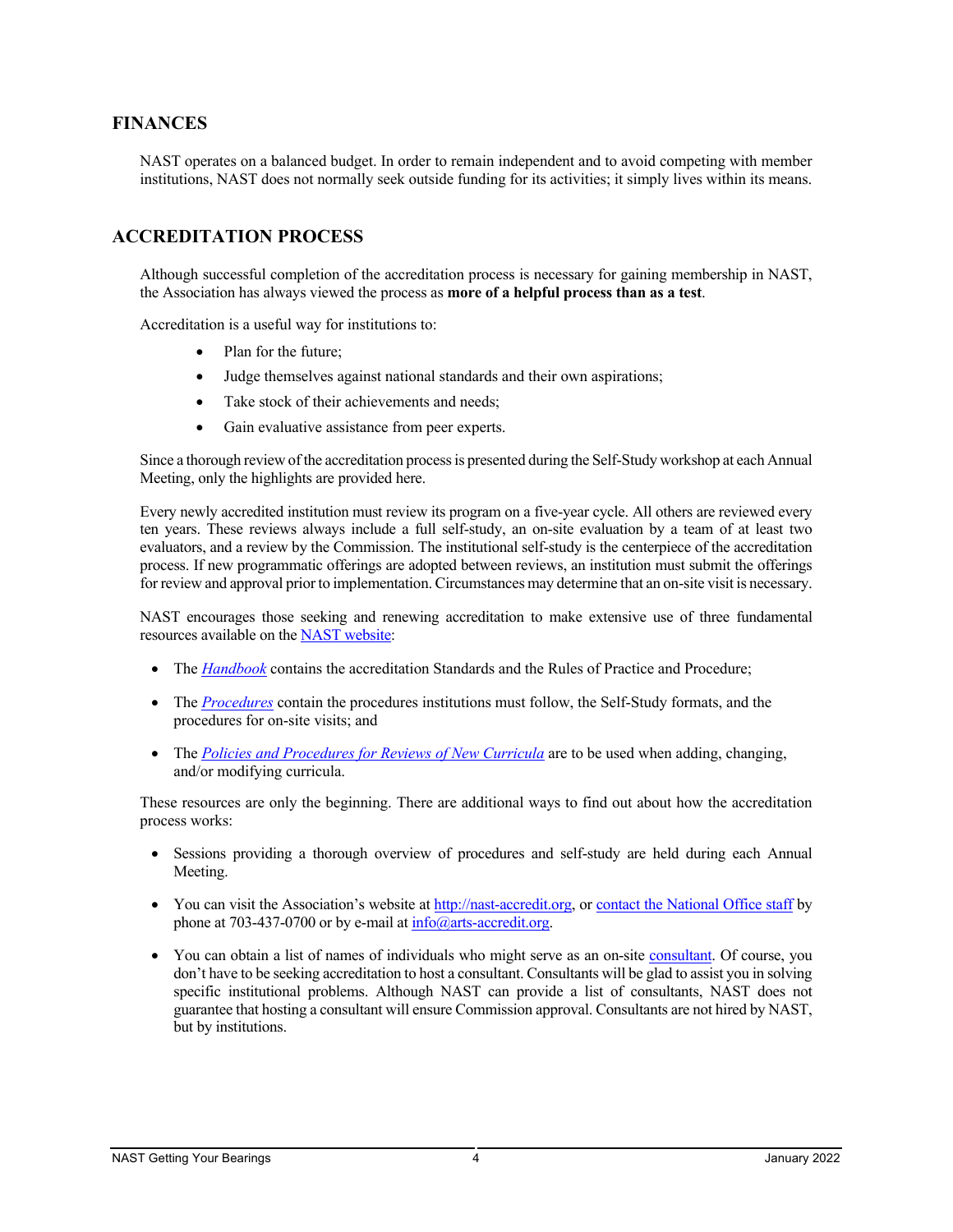#### **HEADS ANNUAL REPORT**

Every NAST member must file a HEADS Data Survey (Annual Report) every year. This information is submitted online and compiled by the staff. Compiled data in the form of *Data Summaries* are sent annually to NAST members participating in the Survey to assist in their decision-making. A special feature of the HEADS system enables institutions to compare themselves against ten or more other institutions of similar size and type.

Because HEADS Annual Reports provide a composite, quantitative picture of each institution, the reports from each of the past three years are required as an appendix to the Self-Study in the renewal of membership process. Specific sections of all institutional HEADS reports remain confidential. Only National Office staff have access to them.

Informational sessions regarding HEADS are held during the Annual Meeting.

## **ACCREDITATION AUDIT**

In order to keep an accurate public record of each institution's descriptive information, NAST requests that every member institution update its accreditation audit every year. This information, as well as programmatic offerings, is published in a membership listing. The searchable online Directory of Accredited Institutional Members serves as an updated mailing list and provides current information about degree programs at each institution.

### **PUBLICATIONS PROGRAM**

Like many associations, NAST serves its members' needs through a variety of publications, primarily accessed from the NAST website. You already know about the *Handbook* and the *Directory*. In addition to these, NAST publishes:

- Notices, including official announcements concerning proposed *Handbook* revisions and Commission actions; Annual Meeting information; and other items of interest.
- *Executive Advisories* on breaking issues are sent out as needed, while *Briefing Papers* bring members up-to-date on issues, trends, and new policy initiatives.
- A *Sourcebook for Futures Planning* and its *Supplements* provide an extensive menu of techniques, approaches, and analyses for looking at a broad range of concerns.

The Association also publishes reports of special projects and studies in which NAST is involved. Examples include The Importance of Theatre in Historically Black Colleges and Universities; a Policy Brief on Creation, Performance, and Research; a joint statement on the Master of Fine Arts Degree and Faculty Policies with the National Association of Schools of Art and Design (NASAD) and the National Association of Schools of Dance (NASD); special focus reports on Minority Access to Arts Education; Advising, Counseling, and Mentoring the Arts Student; *Sourcebook Supplement IV: Creating Your Self-Study*; Giftedness, Arts Study, and Work; Tough Questions and Straight Answers About Arts Accreditation; Distance Education and the Arts Disciplines; and Children and Youth, the Arts, and Public Policy: Present Urgencies for Higher Education. The comments and participation of members is actively solicited for the publications program. Ideas are also welcome, especially comments on issues and proposed changes in Association documents.

NAST, in conjunction with the other accrediting organizations that make up the Council on Arts Accrediting Associations (CAAA), developed a website devoted to Achievement and Quality: Higher Education in the Arts to assist individuals and institutions. This website is rich with information and resources that reflect a basic consensus by the representatives of over 1000 accredited institutions and programs across the disciplines of art and design, theatre, music, and theatre who seek broader public understanding of the nature